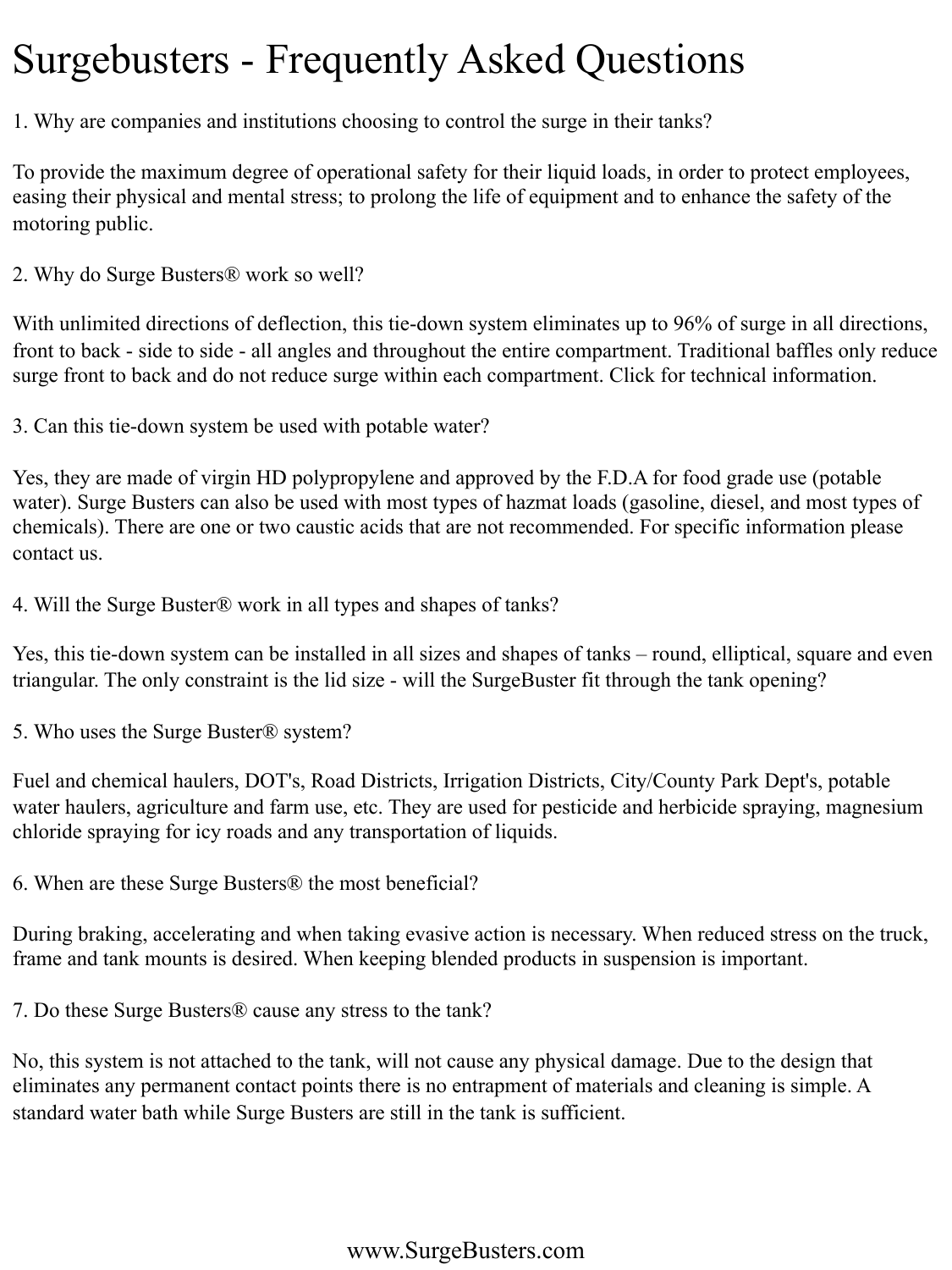### FAQ - continued

8. Do Surge Busters® take up room in the tank?

SurgeBusters displace only .8% of tank volume, or approximately 8 gallons per 1000 gallons. Weight is approximately 70 pounds per 1000 gallons.

9. How many SurgeBusters are required for my tank?

For exact calculations click on SurgeBusters - Tank Calculations.

10. What is the SurgeBuster warranty?

The expected life of a Surge Buster System is 15 years. Any product failure due to manufacturing defect will be replaced without charge.

MORE: Surge Busters are approved by the U. S. Forest Service and are required in Fire Suppression Units. They are NFPA Compliant (National Fire Protection Association).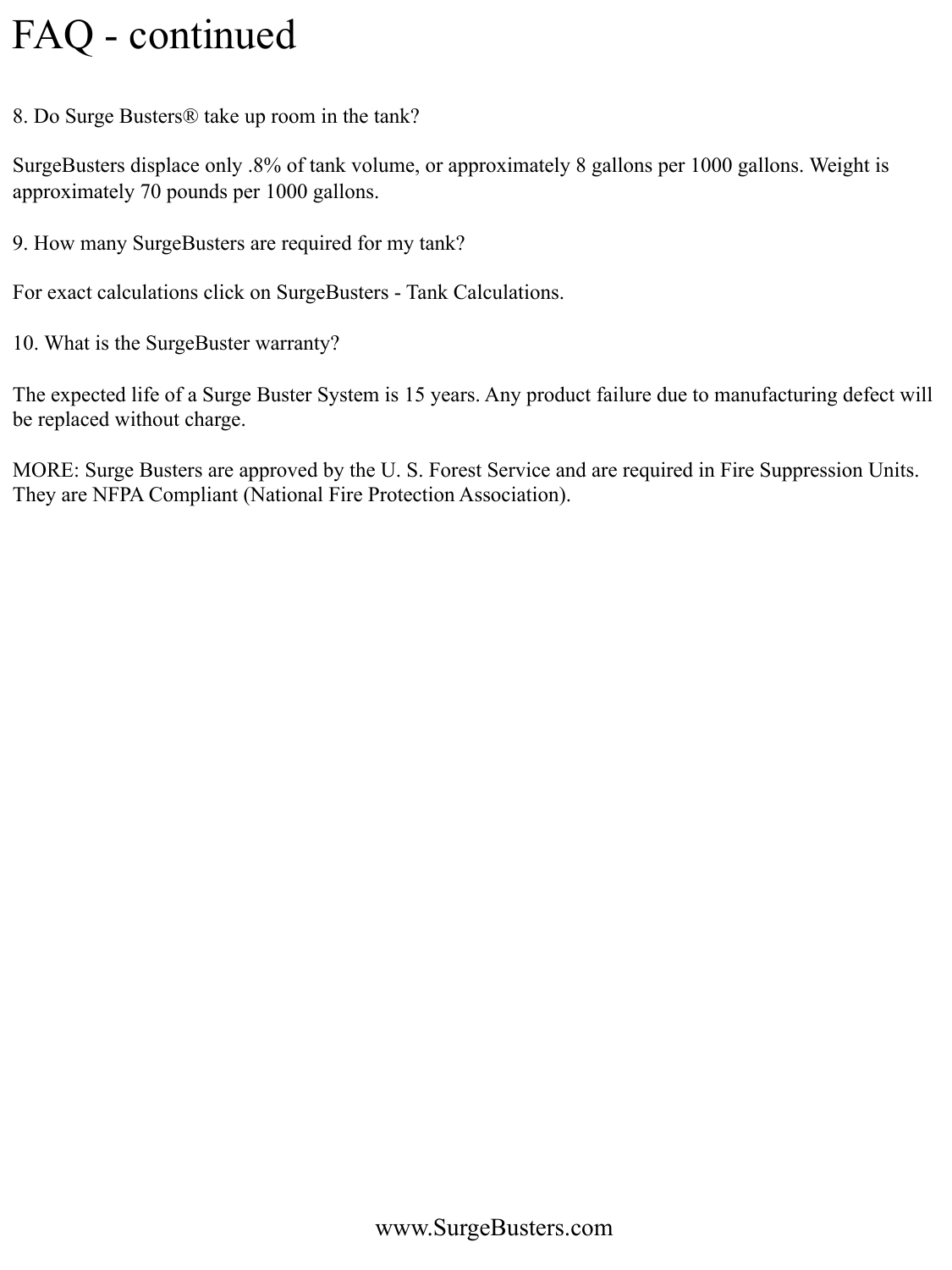### Surgebusters – How Does It Work?



The Surge Buster system is designed to function differently than the traditional baffle.

The traditional baffle reduces surge by compartmentalizing the tank and is affixed solidly to the walls of the tank. Surge in a liquid load is the result of directional momentum creating a standing wave and that wave reacting on the tank.

At forty miles per hour the directional momentum in a 3000 gallon Leg tank is approximately 52,000 foot pounds of directional pressure. This is largely the result of the standing wave. Traditional solid wall baffles (two) would reduce this front to rear surge by 35%, leaving 35,360 foot pounds of directional surge in the tank.

The solid wall baffles have no effect on the side-to-side surge. The Surge Buster system is designed to prevent the standing wave from forming. This is accomplished by converting the directional momentum to a series of eddies and swirls throughout the tank. By creating this swirling or eddying effect, virtually no directional surge can be produced. As a result of this action you have, in effect, created an agitation system within the tank.

In the example of the 3000 gallon. Leg tank used above the directional momentum or surge is reduced to approximately 600 foot pounds of directional surge. This is the result of the natural leveling effect of liquid in motion and not the result of a standing wave.

Example:

3000 gallon leg tank at 40 mph momentum Un-baffled Solid Wall Surge Buster 52,000 35,600 600

The Surge Buster system removes virtually all the directional surge from a tank (front to rear, side to side ). As a result, the damage normally accredited to surge (role over accidents, stress and wear on tank, drive train, breaks, driver, etc.) is significantly reduced.

As an additional benefit the tank fills and empties in a smooth level fashion. In the case of a spray rig application, it prevents skips in application caused by slosh in the partially full tank. It also, by the constant stirring motion, causes additives to be kept in constant suspension. Many other side benefits are present such as driver comfort.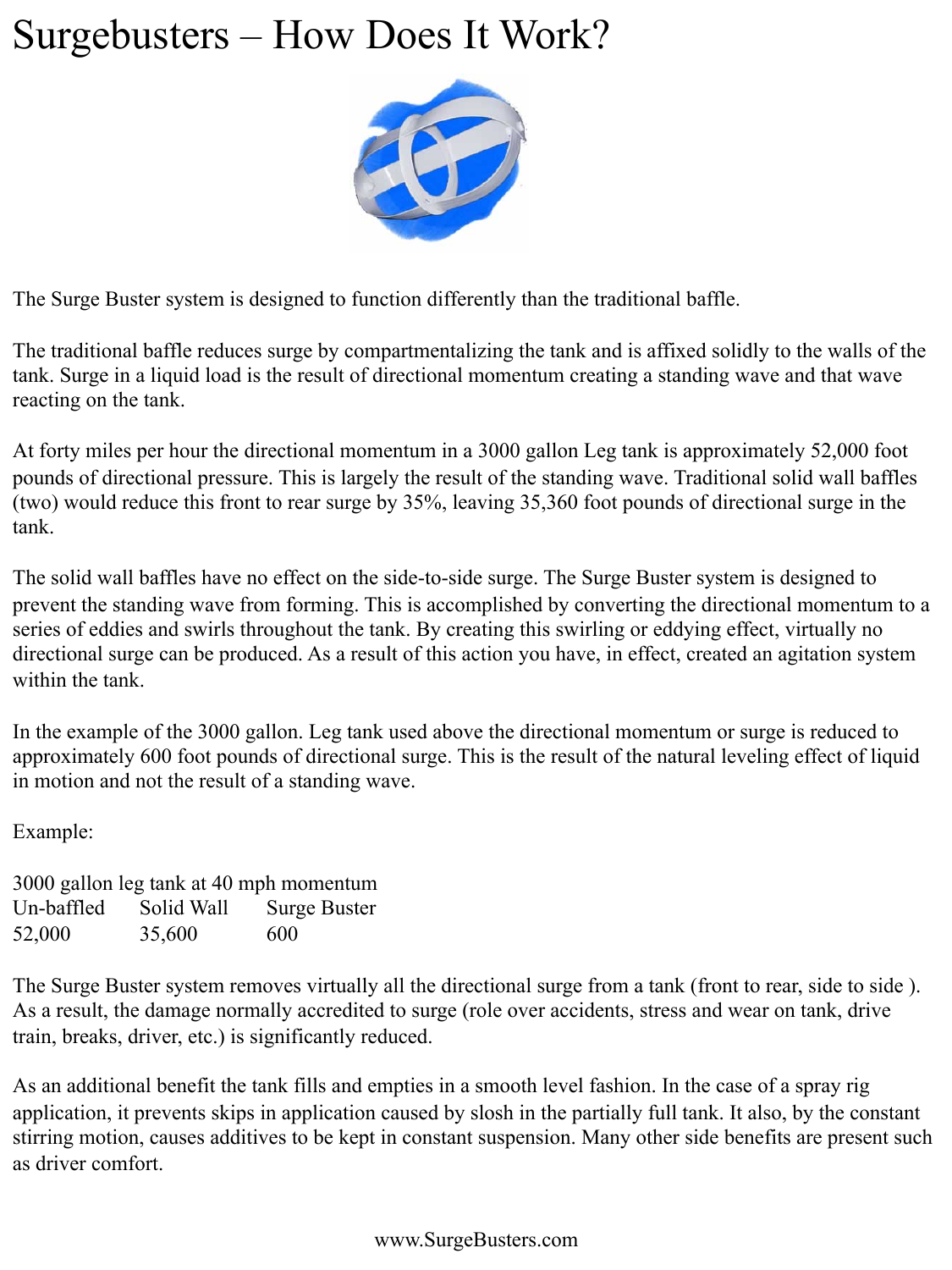## How Many SurgeBusters Do I Need?

To determine the number of Surge Busters for a particular size tank:

#### **SurgeBuster 15" (for tanks with fills > 15")**

- 1. Determine the tank capacity.
- 2. Divide the tank capacity by 32
- 3. This will give the number of units for that particular system.
- 4. Example: 525 gallons divided by  $32 = 16.4$
- 5. Round up to 17; Tank requires 17 units.

#### **SurgeBuster 7" (for tanks with fills between 7" and 15")**

- 1. Determine the tank capacity.
- 2. Divide the tank capacity by 30
- 3. This will give the number of units for that particular system.
- 4. Example: 225 gallons divided by  $30 = 7.5$
- 5. Round up to 8; Tank requires 8 units.

Note: The system should appear  $\frac{1}{2}$  to  $\frac{3}{4}$  full when placed in tank.

#### **Mini-Busters (for small tanks, usually < 25 gallons)**

- 1. Determine the tank capacity.
- 2. Multiply # of gallons in tank by 15.
- 3. Example: 10 gallon tank  $x 15 = 150$
- 4. Tank requires 150 units.

### **NOTE: DO NOT USE MORE OR LESS THAN REQUIRED**.



#### **www.SurgeBusters.com**